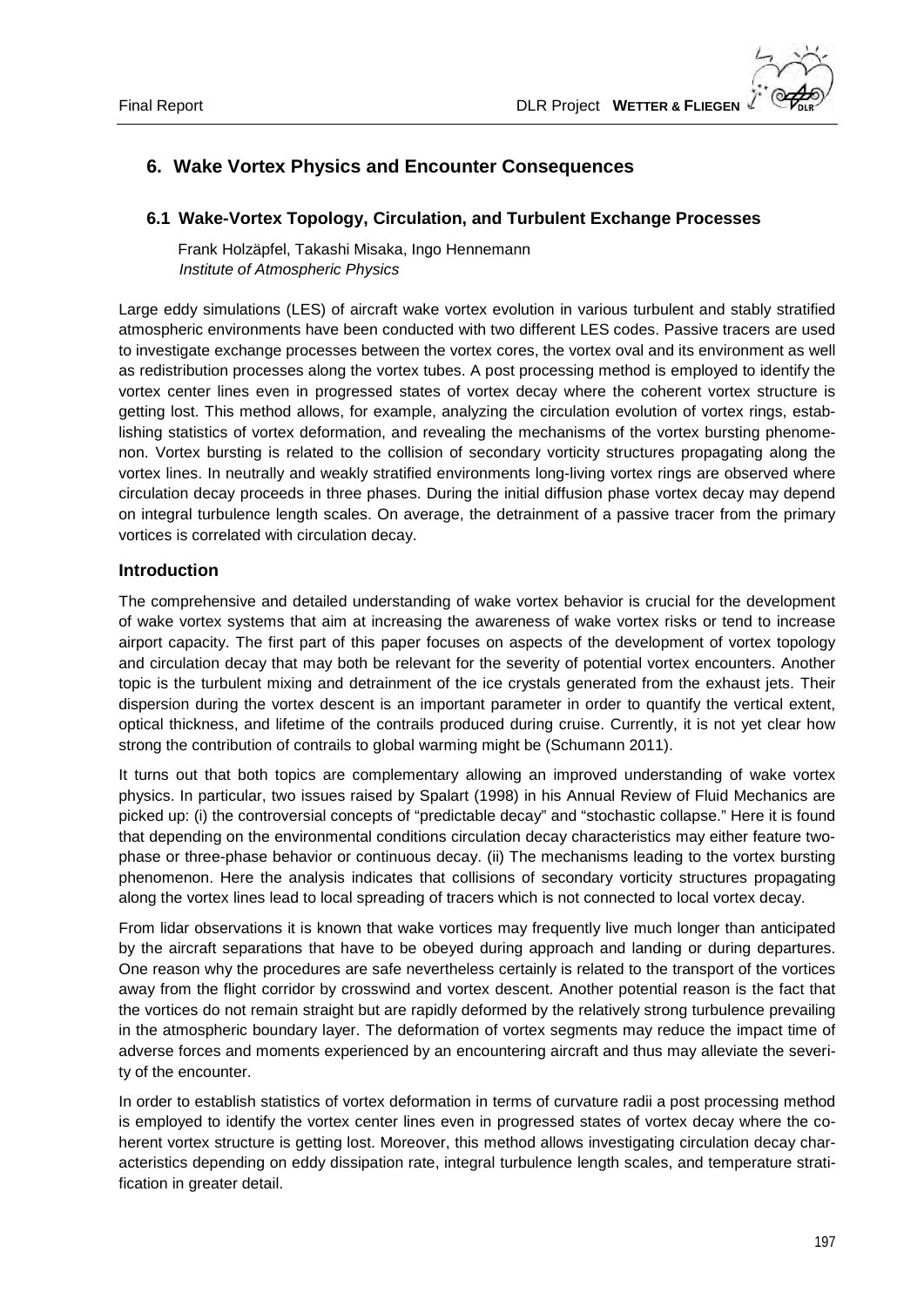Further, the turbulent exchange processes between the descending vortex oval and its environment are investigated. For this purpose we track the mixing and detrainment of a passive tracer for various initial tracer distributions within the vortex pair and for different environmental conditions.

This report is based on AIAA Paper 2010-7992 by Holzäpfel et al. (2010). More detailed descriptions and results concerning the LES code LESTUF, the vortex core tracking method, vortex decay and descent characteristics, the impact of turbulence length scales, vortex topology, and validation of the LES can be found in Hennemann and Holzäpfel (2011). Additional detailed descriptions of the LES code MGLET, vortex decay, descent, and topology, the phenomenon vortex bursting, the generation of vortex funnels, as well as turbulent exchange and detrainment processes can be found in Misaka et al. (2011).

## **Numerical Methods and Initial Conditions**

We have conducted Large Eddy Simulations (LES) of wake vortex evolution in environments with various degrees of atmospheric turbulence and stable temperature stratification employing two different LES codes. The numerical features of the first LES code LESTUF are described in detail in Kaltenbach et al. (1994). LESTUF solves the Boussinesq-approximated Navier-Stokes equations in staggered and Cartesian coordinates with a finite differences method of second order accuracy (central finite differences in space and Adams-Bashforth scheme in time). A modification of the Smagorinsky subgrid scale closure (Holzäpfel 2004) reduces wake vortex core growth rates.

The second LES code MGLET (Manhart 2001) also solves the Boussinesq-approximated Navier-Stokes equations discretized by a finite-volume zonal-grid method with non-equidistant staggered variable arrangement. A fourth-order compact scheme is used for the implicit spatial interpolation and differentiation of variables by solving a tri-diagonal system which can achieve spectral-like resolution (Hokpunna & Manhart 2010). The third-order Runge-Kutta method is used for time integration. The pressure field is calculated iteratively employing the HSMAC (Highly Simplified Marker-And-Cell) method in order to reduce the divergence of the velocity field below a prescribed threshold value. Equations for passive scalars have been implemented for investigations of turbulent mixing. Parallel computation is realized by a domain decomposition approach. The Lagrangian dynamic subgrid scale model (Meneveau et al. 1996) accounts for reduced turbulent mixing in the centrifugally stable vortex core regions.

Domain sizes of  $L_x \times L_y \times L_z = 400 \times 256 \times 256$  m<sup>3</sup> have been applied for LESTUF and of 400 x 384 x 512  $m<sup>3</sup>$  for MGLET with a uniform grid of 1 m, where x denotes flight direction, y spanwise direction, and z vertical direction. Periodic boundaries are employed in all directions. The trailing vortices of an A340- 300 aircraft are represented by two counter-rotating Lamb-Oseen vortices with a vortex separation of  $b_0$ = 47.1 m and a vortex core radius of  $r_c$  = 3 m. LESTUF simulates an aircraft during approach with an initial root circulation of  $\Gamma_0 = 458$  m<sup>2</sup>/s whereas MGLET employs a slightly higher value of  $\Gamma_0 = 530$  m<sup>2</sup>/s to represent cruise conditions. In order to account for jet and boundary layer turbulence entrained into the vortices during vortex roll-up an additional rms velocity with a maximum of 2 m/s is added in the vortex core radius vicinity.

The employed combinations of environmental parameters are listed in Table 1. The intensity of atmospheric turbulence is expressed in terms of normalized eddy dissipation rates  $\epsilon^* = (\epsilon \ b0)^{1/3}/w_0$  and the stable temperature stratification in terms of normalized Brunt-Väisälä frequencies N\* = t<sub>0</sub> (g/ $\theta_0$  d $\theta$ /dz)<sup>1/2</sup>. In these equations  $w_0 = \Gamma_0 / (2\pi b_0)$  corresponds to the initial wake vortex descent speed,  $t_0 = 2\pi b_0^2 / \Gamma_0$ to the time scale of the vortex pair, and  $\theta$  to the potential temperature of the atmosphere. Prior to the inset of the counter-rotating vortex pair, the atmospheric turbulence in the differently stratified environments was allowed to develop from prescribed spectral distributions to a state with a distinct inertial subrange and a constant eddy dissipation rate. Series of LESTUF simulations with varying integral turbulence scales, L<sub>t</sub>, at  $\varepsilon^*$  = 0.23 and 0.4 in neutral stratification complement the cases listed in Table 1.

The analysis of in-situ measurements of the Falcon research aircraft (Schumann et al. 1995) at altitudes between 9 and 11 km indicates Brunt-Väisälä frequencies typically ranging from 0.011 s<sup>-1</sup> to 0.023 s<sup>-1</sup>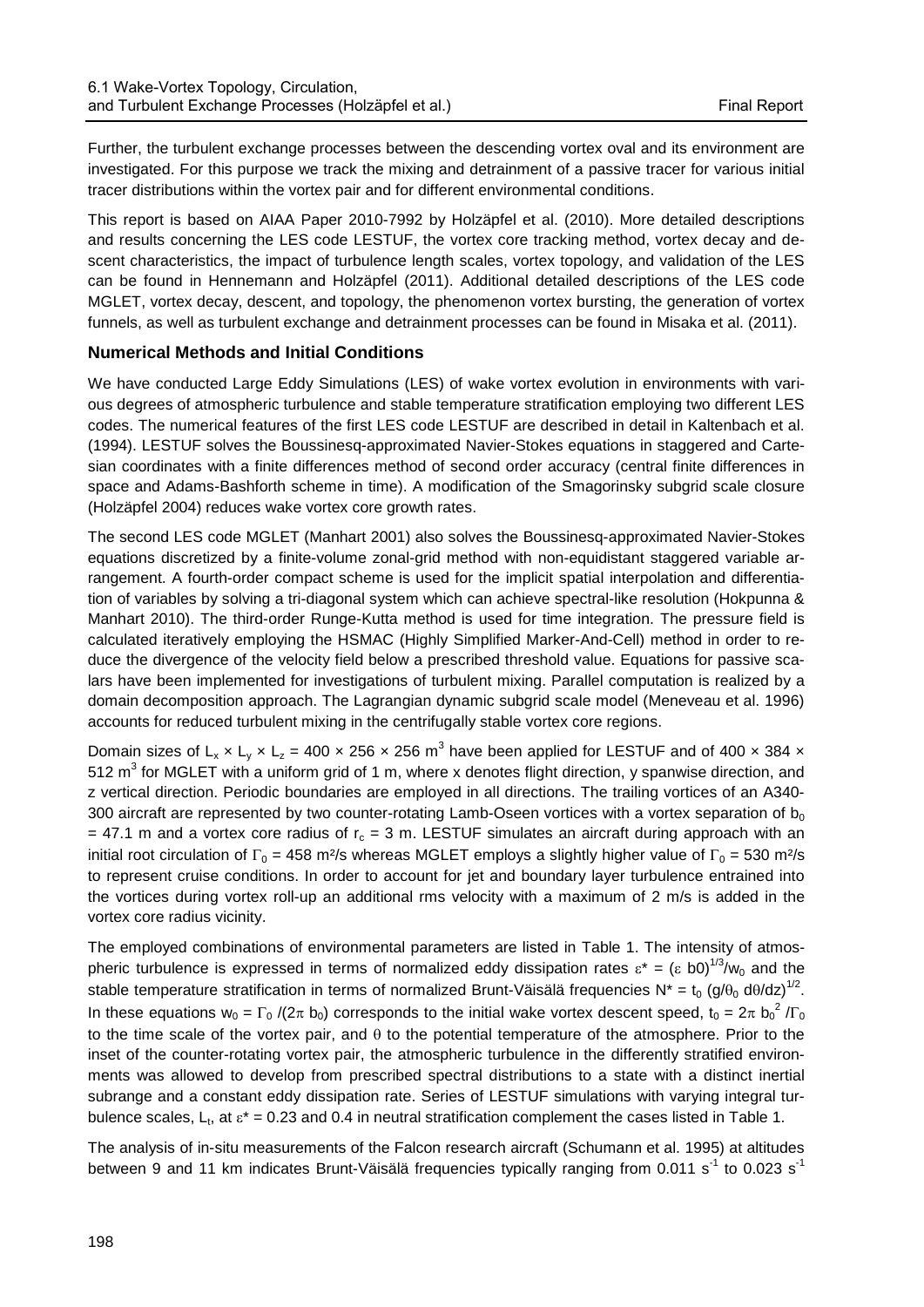and dissipation rates between 10<sup>-8</sup> m<sup>2</sup>/s<sup>3</sup> and 2⋅10<sup>-7</sup> m<sup>2</sup>/s<sup>3</sup>. For the MGLET simulations we employ N\* = 0.35 (0.013 s<sup>-1</sup>) and  $\epsilon^* = 0.01$  (1.2⋅10<sup>-7</sup> m<sup>2</sup>/s<sup>3</sup>) as a typical reference case for cruise conditions. This reference case is complemented by adjacent atmospheric conditions of enhanced or reduced turbulence and stratification, respectively.

| $\star$ |     | 0.35 | 1.0 |
|---------|-----|------|-----|
| ε       |     |      |     |
|         |     | М    |     |
| 0.01    | _/M | _/M  | L/M |
| 0.05    |     | _/M  |     |
| 0.23    |     |      |     |

**Table 1:** Environmental conditions simulated with LESTUF (L) and MGLET (M).

In order to investigate turbulent mixing processes, MGLET solves equations for two different passive tracers in the left and right vortex. We employed three different initializations: two rather academic cases where the tracers are either trapped in the vortex cores or in the vortex oval and a more realistic case derived from photographs of contrails. Here the tracers are confined within streamlines such that half of the vortex oval is covered by the tracers (for details see Misaka et al. 2011).

### **Circulation Decay Characteristics**

Figures 1 and 2 show the temporal evolutions of normalized radii-averaged circulations for the different investigated environmental conditions achieved with LESTUF and MGLET simulations. Solid lines indicate  $\Gamma^*_{5,45}$ -values that are determined in planes oriented perpendicular to the flight direction. This approach corresponds to the standard method for the evaluation of numerical simulations and to scanning strategies of field measurements of wake vortices with lidar.

We have developed a post processing method that is capable to identify the vortices even in progressed states of vortex decay where the coherent vortex structure is getting lost (Hennemann & Holzäpfel 2011). For this purpose the method first determines the orientation of a local vortex segment based on the vorticity vector. The next vortex line position found along the direction of the vorticity vector is corrected by a center-of-gravity method based on the pressure minimum. The pressure minimum turned out to be a very robust criterion for the determination of the vortex center position because it results from an integration of the centrifugal forces of the surrounding, also incoherently rotating fluid elements. In Fig-<br>ures 1 and 2 circulation values determined perpendicular to the identified local vortex segments.  $\widetilde{\Gamma}^*$  $\frac{1}{2}$  and 2 circulation values determined perpendicular to the identified local vortex segments  $\tilde{\Gamma}_{5-15}^*$ are denoted by symbols.

In contrast to the well established two-phase circulation decay characteristics (solid lines), the vortex circulation estimated perpendicular to the deformed vortex core lines (lines with symbols) reveals a three-phase decay sequence in weakly or neutrally stratified conditions (see Figs. 1 and 2). The initial phase of gradual decay termed "diffusion phase" is followed by a "rapid decay phase" which typically commences shortly before the vortices link. The circulation decrease during the short rapid decay phase is caused by the mutual annihilation of vorticity in the linking area. Subsequently, in neutrally stratified environments long-living vortex rings are observed with gradual vortex decay. This third phase may be termed "ring diffusion phase". The small axial extension of the vortex ring (cf. Figure 5 at the normalized vortex age of  $t^* = 8.1$ ) may explain why conventional data evaluation procedures, that evaluate circulation only in planes oriented perpendicular to the flight direction, may estimate erroneously that the vortex has rapidly decayed to small circulation values.

The differences between the circulation evolutions achieved by the two different codes are relatively small in the stably stratified cases. However, in the neutrally stratified case the differences are considerable. Substantial uncertainties in neutrally stratified cases are also reported in other numerical studies and experiments. In stably stratified environments the baroclinic vorticity generated around the vortex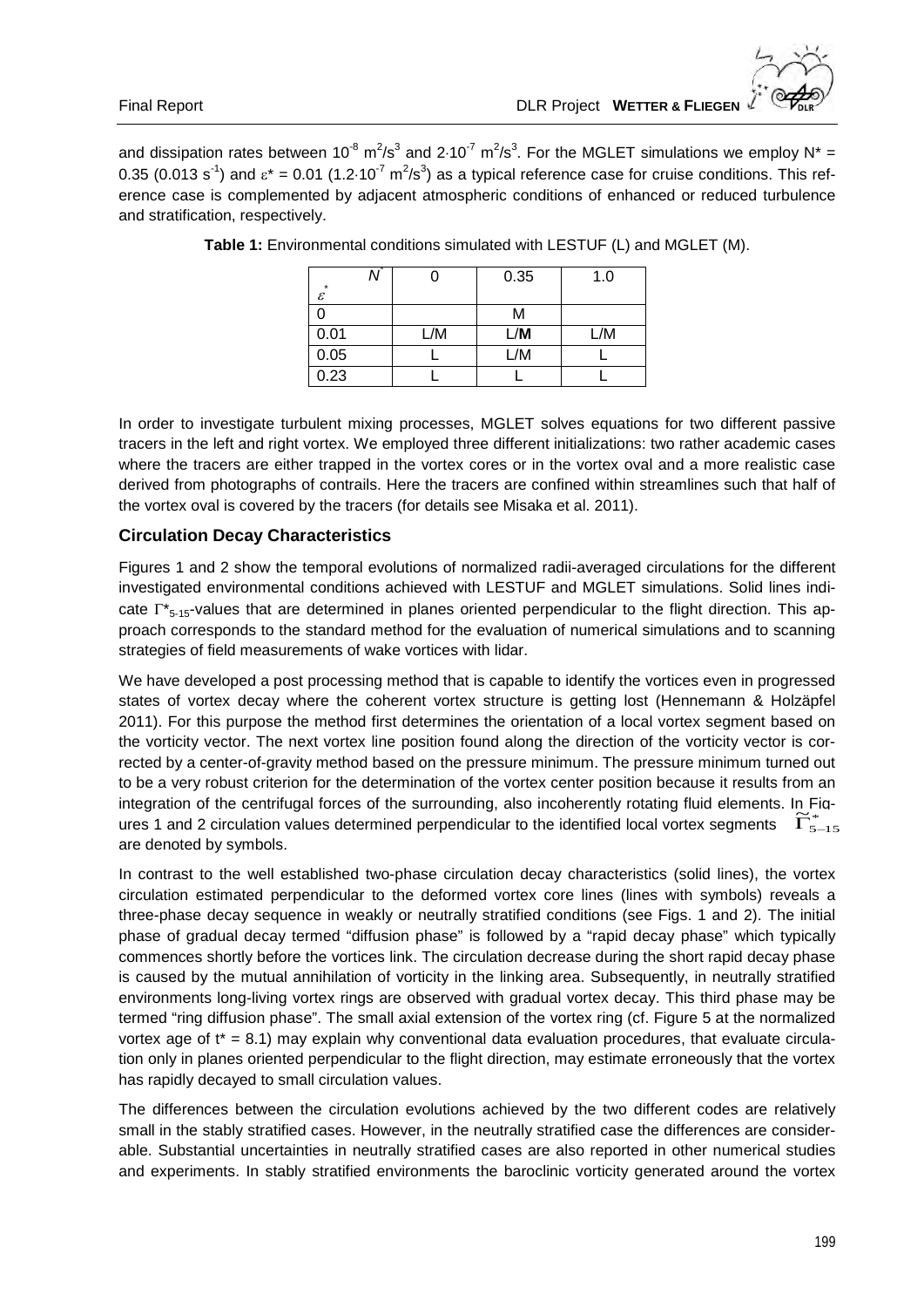oval appears to be a robust phenomenon controlling the wake vortex behavior (Holzäpfel et al. 2001). On the other hand, in neutrally stratified environments peculiarities of the turbulence fields appear to have a strong impact on maximum vortex lifetimes and descent distances. Numerical simulations (Gerz & Baumann 2006) demonstrate that even simple displacements of the initial wake vortex positions in a statistically identical background turbulence field may substantially shift the time of vortex linking and subsequent decay. The authors state that the sensitivity to local turbulence topology may be explained by the excitation of different modes of vortex distortion due to locally different spectral power of the atmospheric turbulence.



**Figure 1:** Circulation evolutions of LESTUF simulations for different degrees of ambient turbulence and temperature stratification.



**Figure 2:** Circulation evolutions of MGLET simulations for different degrees of ambient turbulence and temperature stratification.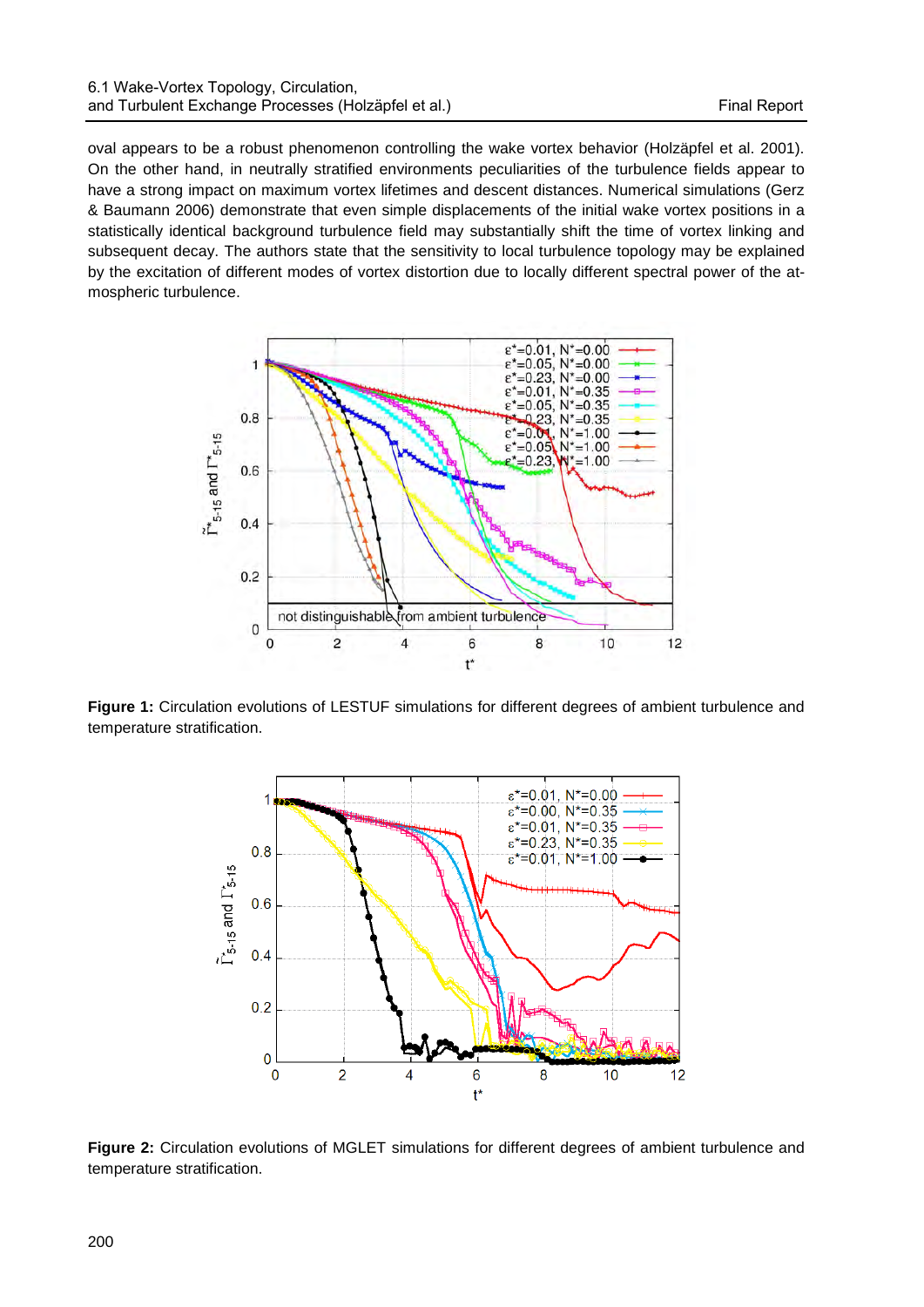

**Figure 3:** Circulation evolutions of LESTUF simulations for different integral turbulence length scales, L<sub>t</sub>  $(\epsilon^* = 0.23, N^* = 0).$ 

Results of a simulation series with  $\varepsilon^* = 0.23$  and N<sup>\*</sup> = 0 and varying integral turbulent length, L<sub>t</sub>, scales are shown in Figure 3. Except for  $L_t/b_0 = 0.16$  the onset of rapid decay occurs at similar instants of time, but the corresponding circulation evolution differs strongly already in the diffusion phase. With increasing  $L_1/b_0$  the circulation decay in the diffusion phase speeds up and, as a consequence, the three-phase decay is more and more concealed.

Figure 4 indicates that with increasing  $L<sub>l</sub>/b<sub>0</sub>$  the amount of the generated secondary vorticity structures is significantly increased during the diffusion phase. In neutrally stratified cases secondary vorticity is exclusively generated by tilting and stretching of the surrounding turbulent eddies. During the stretching process the primary vortices perform work on the secondary vortices whereby the primary vortices, in turn, lose rotational energy as delineated in Holzäpfel et al. (2003). Note that for constant eddy dissipation rates increased integral turbulence length scales correspond to more energetic turbulence fields. This suggests that the intensity of environmental turbulent kinetic energy impacts circulation decay in the diffusion phase and may conceal the two-phase and three-phase decay characteristics.

For integral length scales exceeding one initial vortex spacing the influence of  $L<sub>t</sub>$  should be negligible as a parameter for vortex decay characterization (Crow & Bate 1976). However, if  $L_1/b_0 < 1$  it should be considered together with ε\* to characterize vortex decay driven by atmospheric turbulence. For example, in the atmospheric surface layer  $L_t$  depends on the distance to the ground and can reach small values in ground proximity. In field experiments it has been observed that wake vortex decay in ground proximity is only very weakly dependent on the eddy dissipation rate (Burnham & Hallock 1998, Holzäpfel & Steen 2007). The described sensitivity on  $L/b_0$  suggests that this may be related to the reduced turbulence length scales in the surface layer. Consequently, vortex decay mechanisms at the ground are mainly controlled by the interaction of the wake vortices with the secondary vortices detaching from the boundary layer.

We suppose that the good agreement between simulated decay rates and decay rates measured by lidar in the diffusion phase achieved with older numerical simulations are related to diffusive subgrid scale models or numerical schemes leading to overestimated vortex core growth rates. Only with increasing computational performance and advanced numerical schemes and subgrid scale closures it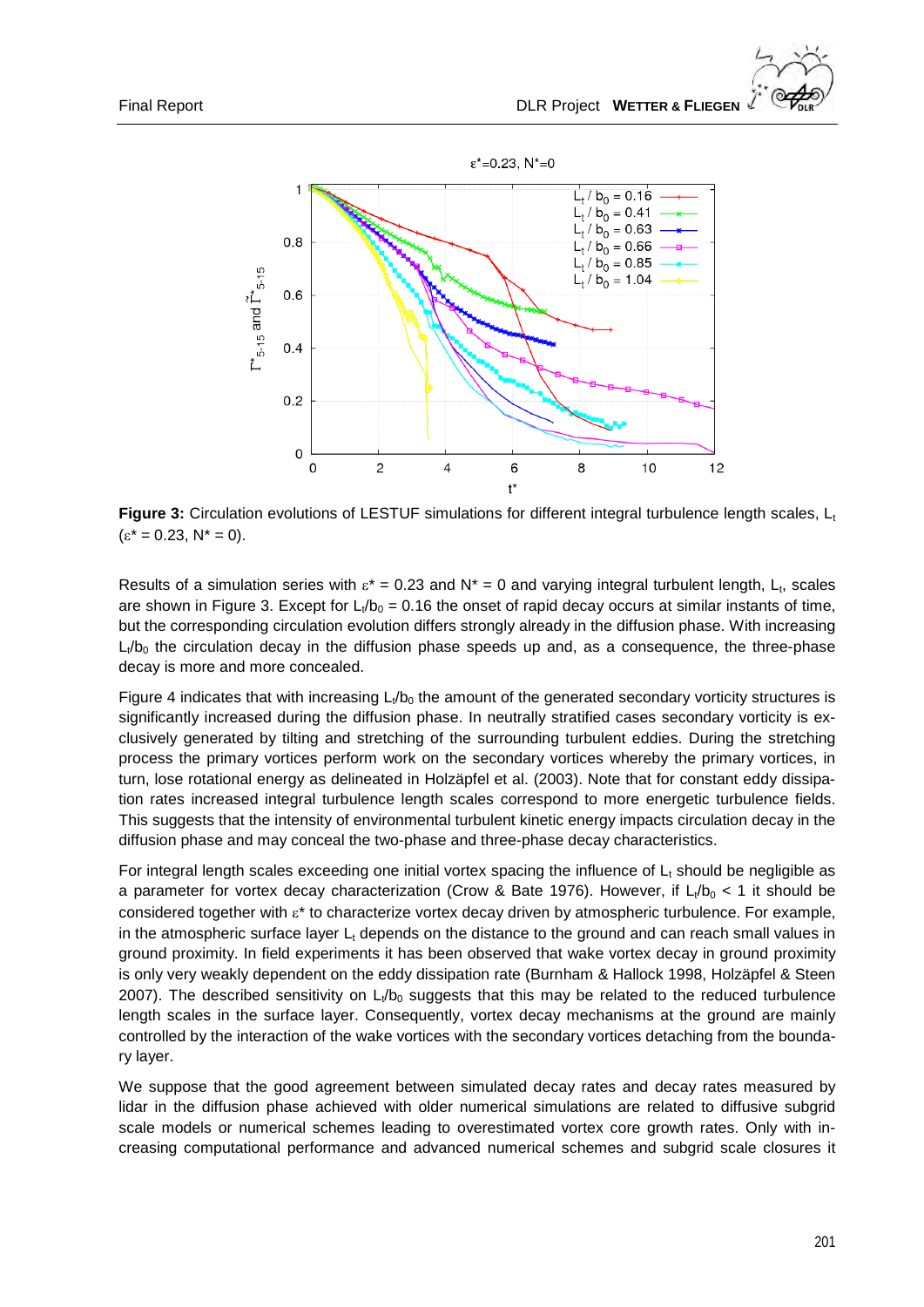has become feasible to allow for the simulation of compact vortex cores in sufficiently large simulation domains allowing for large integral turbulence length scales.



Figure 4: Vortex topology and secondary vorticity for different integral turbulence length scales at t\*=3.1  $(\varepsilon^* = 0.23, N^* = 0, LESTUF).$ 

## **Vortex topology**

The evolution of the vortex topology from the initial sinusoidal oscillations, the subsequent vortex linking and vortex ring formation up to the axial contraction and the lateral spreading of the vortex ring (see Figure 5) can be explained phenomenologically by mutual velocity induction. For example, at  $t^* = 5.9$  the lower ends of the vortex rings do not only mutually induce a vertical descent speed but due to their partially vertical orientation also induce a propagation velocity in flight direction leading to an axial compression of the vortex rings. Similarly, the upwards bended vortex pairs at  $t^* = 8.1$  cause a sustained widening of the vortex rings.

A comparison of Figures 5 and 6 indicates that with increasing turbulence intensity and increasing turbulence integral length scales the vortex topology is becoming more complex and the classical shape of the Crow instability and the ring formation is getting lost in favor of superimposed random deformations caused by large scale turbulent eddies. Another interesting aspect illustrated in Figure 5 is the shifting of the local minimum of radii-averaged circulation,  $\widetilde\varGamma^*_{_{5-15}}$  $\widetilde{\Gamma}^*_{5-15}$ , from the linking area at t<sup>\*</sup> = 5.9 to the transverse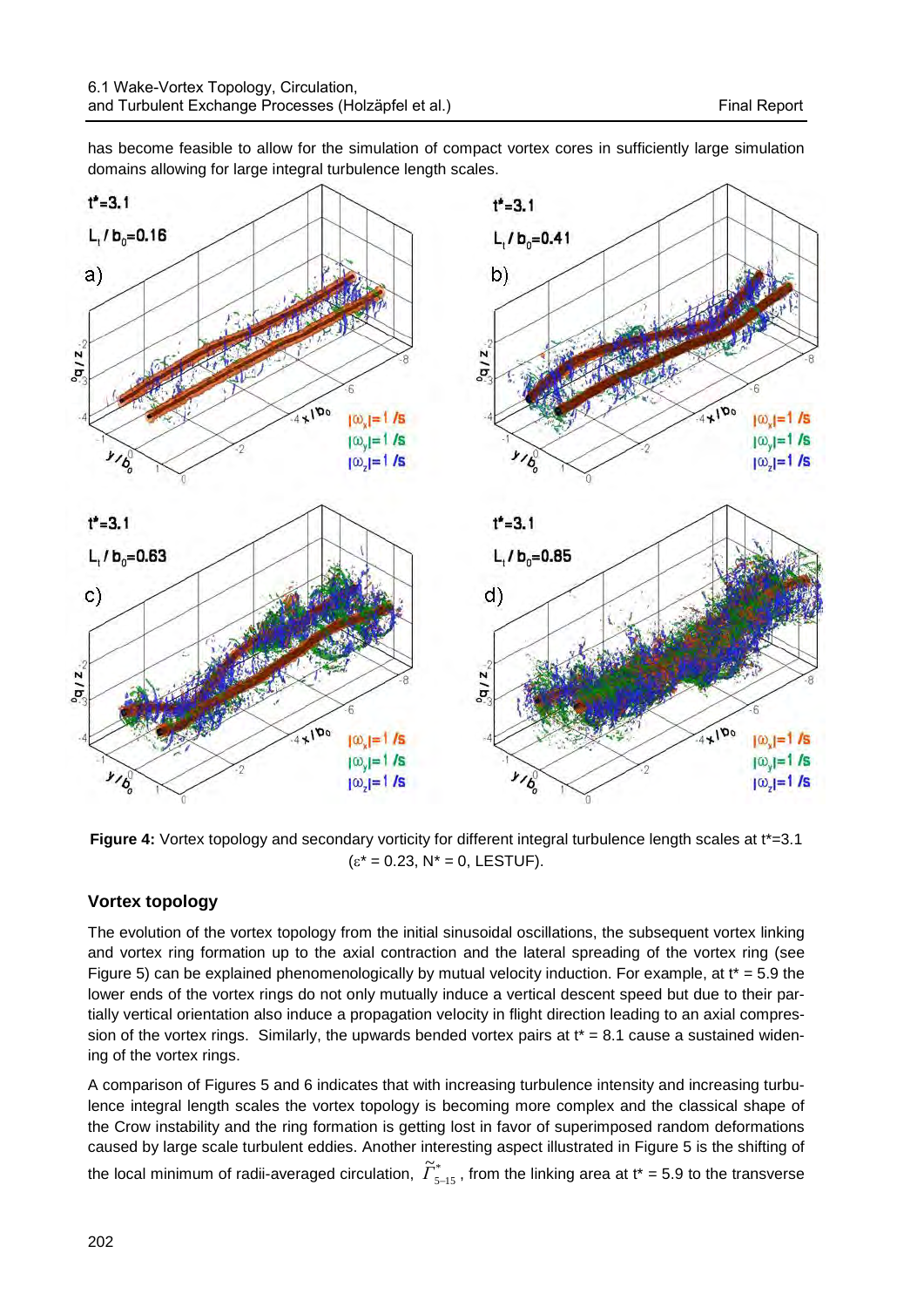side at  $t^* = 6.7$  and back to the former linking area at  $t^* = 8.1$ . This shifting process goes along with a variation of the vortex core radii where large radii correspond to small  $\widetilde\varGamma_{5-15}^*$  $\widetilde{\Gamma}_{5-15}^*$  values. It can be explained by stretching and compression of the respective vortex segments again caused by mutual velocity induction and, complementarily, by the propagation of pressure waves along the vortex tubes that increase core radii when the waves collide (Moet et al. 2005).



**Figure 5:** Temporal evolution of wake vortex topology with color-coded circulation in a neutrally stratified environment with weak to moderate turbulence ( $\varepsilon^* = 0.05$ ,  $L_y/b_0 = 0.41$ , LESTUF).

Figure 7 below indicates that during vortex reconnection pressure disturbances are generated that subsequently are traveling as pressure waves along the vortices and are visualized in terms of helical instabilities (Moet et al. 2005). At t\* = 6.2 the waves collide leading to a temporal local increase of core radii and a corresponding decrease of  $\widetilde{\varGamma}^*_{5\text{--}15}$  $\widetilde{\Gamma}^*_{5-15}$  followed by a reorganization of the vortex structure and of \*  $5 - 15$  $\widetilde{\varGamma}^*_{_{5-15}}$  values (cf. Fig. 5). The pressure waves continue to propagate along the vortices and collide another time in the former reconnection area. Moet et al. (2005) argue whether the vortex collision might lead to the vortex bursting phenomenon described by Spalart (1998). However, the tracer distributions in Fig. 7 do not indicate lateral spreading of the passive tracer associated with vortex bursting. In the following we suggest an alternative explanation for the vortex bursting phenomenon observed during smoke visualizations or at contrails. The formation of helical instabilities is still observed in weakly stably stratified conditions ( $\varepsilon^* = 0.01$ , N<sup>\*</sup> = 0.35) but the interaction of the helical instabilities with the baroclinic vorticity prevents the reorganization of the vortex ring.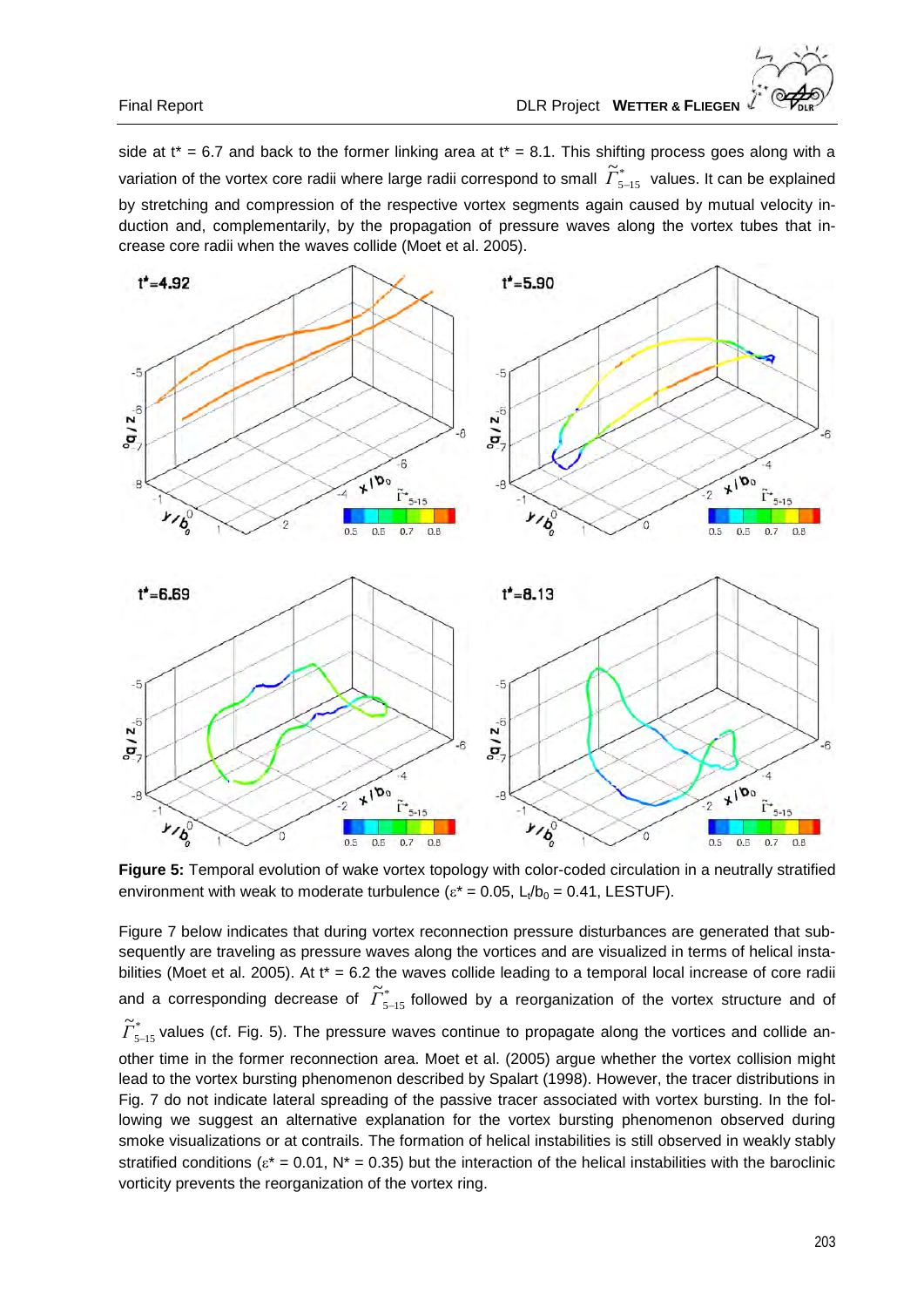

**Figure 6:** Formation of complex vortex ring topologies with color-coded normalized circulation in a neutrally stratified environment with moderate to strong turbulence ( $\varepsilon^* = 0.4$ ,  $N^* = 0$ ,  $L^* = 2.2$ , domain size  $1024 \times 1024 \times 1024$  m<sup>3</sup>, 1.1⋅10<sup>9</sup> grid points).

Further, Figure 7 delineates that after  $t^* = 10$  the vortex ring transforms into a double ring. The unusual recovery of  $\Gamma_{5-15}^*$  after t<sup>\*</sup> = 8 of case ( $\varepsilon^*$  = 0.01,  $N^* = 0$ ) in Fig. 2 is related to an increase of the ring segment length oriented in flight direction and a redistribution of circulation along the vortex rings. Note that the typical structures of the bridging process also appear during the formation of the double ring. The photo in Fig. 7 above indicates that the various stages of ring formation can also be observed visualized by contrails.

For segments of the deformed vortex core lines with lengths of 1.5 initial vortex spacings,  $b_0$ , we characterize the vortex deformation in terms of curvature radii (Hennemann & Holzäpfel 2011). Despite the wide range of meteorological conditions and the resulting vortex lifetimes and varying decay characteristics, the statistics of vortex curvature radii look quite similar for all the conducted LES with LESTUF (see table 1). An inspection of the investigated cases reveals that the



**Figure 8:** Joint probability density distribution of curvature radii and circulation averaged for the nine parameter combinations of  $\varepsilon^*$  and  $N^*$  of the LESTUF simulations.

development of the curvature radii distributions is well correlated with circulation decay. Figure 8 displays joint probability density distributions (JPDDs) of curvature radii dependent on normalized circulation which have been established from the post-processing of the nine LES.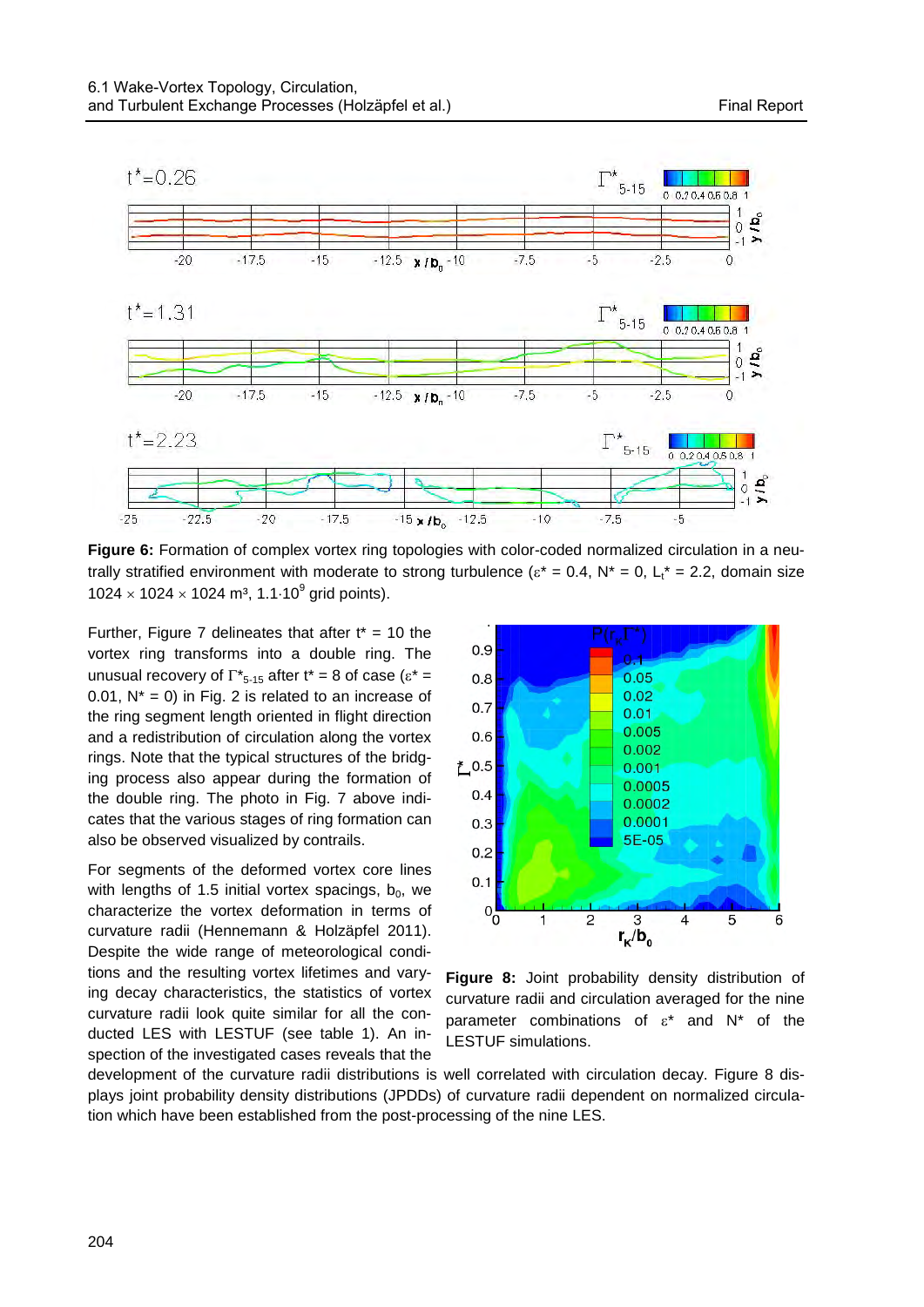

**Figure 7:** Above: Various stages of vortex rings; flight direction from left to right (photo Sven Lüke, 16 Nov. 2006). Below: LES of vortex ring formation in neutrally stratified and weakly turbulent environment.  $(\varepsilon^* = 0.01, N^* = 0, L_t/b_0 = 0.85, MGLET).$ 

Because the method to derive curvature radii,  $r_k$ , employs a maximum of  $r_k/b_0 = 6$ , vortex segments with  $r_k/b_0 > 5$  are considered to be straight in principle. Curvature radii  $r_k$  are completely larger than  $5b_0$  only for  $\Gamma_{5-15}$  > 0.95. Already at  $\Gamma_{5-15}$  = 0.8 curvature radii below  $r_s/b_0$  = 1 show up. At  $\Gamma_{5-15}^* \approx 0.6$  about 50% are still straight. At a late stage of vortex evolution the established statistics indicate a predominance of curvature radii on the order of one initial vortex separation,  $b<sub>0</sub>$ . In order to investigate whether such strongly deformed vortex segments may still pose a risk to follower aircraft, idealized vortex flow fields and LES data have been applied within flight simulator tests (Vechtel 2012). Encounter flights of the DLR research aircraft Falcon behind an A380 indicate that already pronounced sinusoidal oscillations prior to vortex linking might significantly reduce the severity of encounters.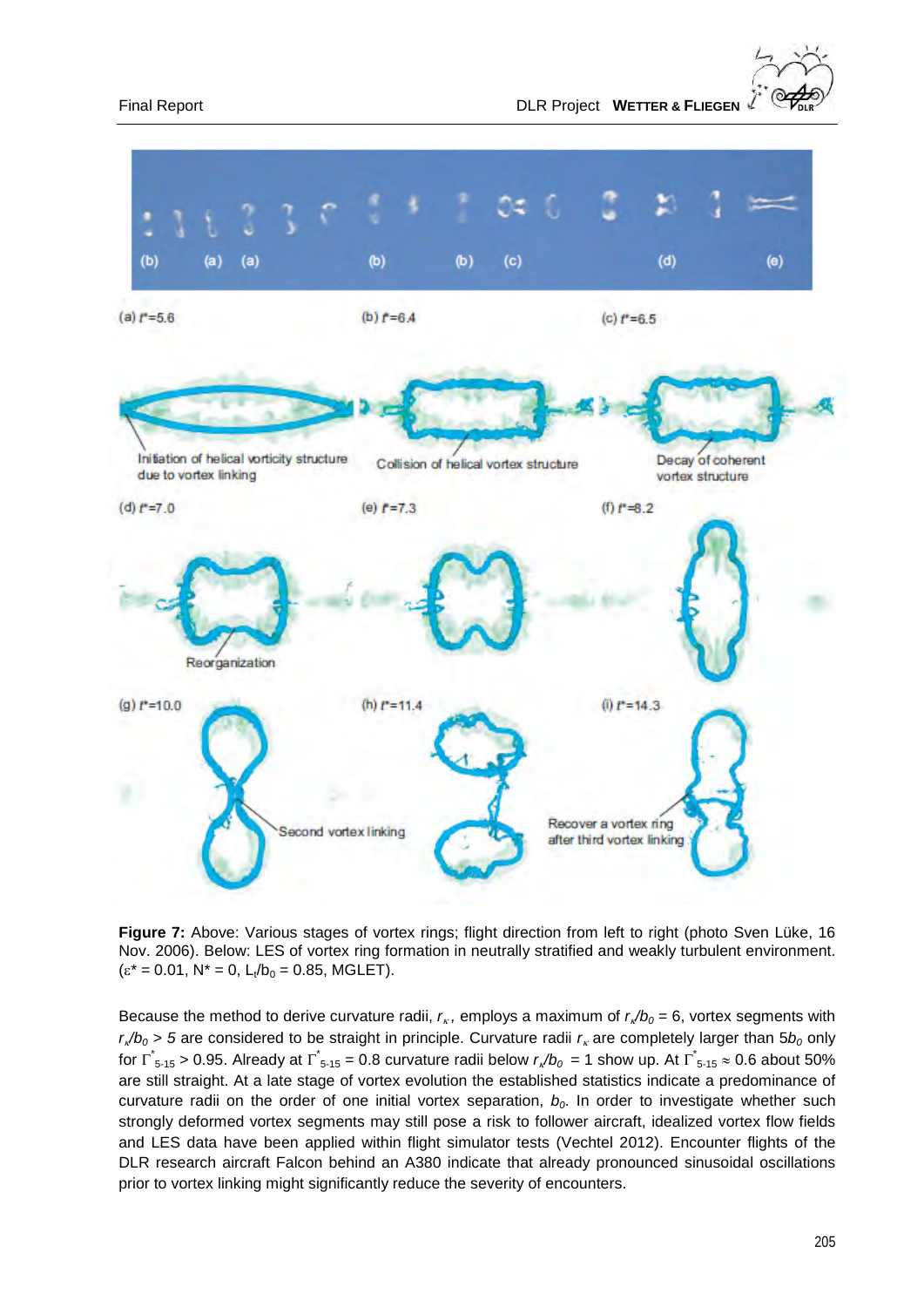## **Turbulent Exchange Processes of Passive Tracer**

The investigation of turbulent exchange processes of passive tracers within the descending vortex oval and between the oval and its environment is of interest with respect to several aspects: (i) The dispersion of the ice crystals during the vortex descent is an important parameter in order to quantify the vertical extent, optical thickness, and lifetime of the contrails produced during cruise. These parameters are important to estimate the contribution of contrails to global warming. (ii) For inviscid point vortices the circulation can only decay as a result of diffusion of vorticity across the centerline between the vortices (Donaldson & Bilanin 1975). So the exchange processes between the passive tracers may be indicative of the annihilation of the counter-signed vorticity. (iii) The simultaneous investigation of the topology of the tracer distribution and the vortex dynamics may indicate to which extent visual observations of contrails or vortices visualized by smoke actually represent the dynamical vortex evolution.

Figure 9 displays a photograph of a contrail generated by a two-engine commercial jet airplane. The vortex cores appear hollow indicating reduced ice crystal concentrations within the cores. This may be explained either by reduced turbulent mixing of the jet exhaust into the vortex cores caused by their centrifugal stability (Holzäpfel 2004). Alternatively, the ice particles may be centrifuged out of the core by the centrifugal forces of the strongly rotating cores. Third, it could be attributed to warm jet exhaust gases accumulating inside the centrifugally stable vortex core driven by buoyancy effects and causing local subsaturation with respect to ice crystals. Possibly, a combination of more than one of these effects is responsible for the generation of the hollow vortex tubes.



**Figure 9:** Photograph of a contrail generated by a two-engine commercial jet airplane indicating ice crystal redistribution along vortex lines.

Another prominent feature of Fig. 9 is the pronounced axial redistribution of ice crystals along the vortex tubes, a phenomenon termed vortex bursting, puffs or pancake vortices (Spalart 1998): The region marked by ice crystals contracts in portions of the vortices and expands in others.

The MGLET simulations of the reference case for cruise conditions ( $\varepsilon^* = 0.01$ ,  $N^* = 0.35$ ) exhibit a comparable tracer topology (see the red and green isosurfaces in Figure 10,). For this qualitative comparison a similar phase of vortex evolution prior to vortex linking  $(t^* = 4.6)$  has been chosen as depicted in the photograph of Figure 9. Clearly, the tracer is being pushed along the vortex tubes and accumulates in distinct areas where it spreads out indicating the vortex bursting phenomenon. At some locations the tracer has started to pass over to its neighboring vortex. In between the tracer accumulations, the tracer is restricted to the vortex core regions. For increased turbulence intensity the redistribution process is even more pronounced: More significant accumulations of the passive tracers at less axial positions occur at earlier times (see Misaka et al. 2011).

A more detailed analysis (see Misaka et al. 2011) indicates that the secondary vortex structures (SVS) formed by simultaneous stretching and tilting of baroclinic vorticity and of turbulent eddies (Holzäpfel et al. 2003) drive the axial redistribution process. Figure 10 features rip-shaped and helical SVS (blue) that induce themselves a propagation velocity and thus push the tracer along the vortex tubes. Behind the SVS the tracer remains in the core region whereas the puffs are produced by approaching and colliding SVS. Figure 11 illustrates this process schematically in a perspective view (left) and a cross-sectional view (right). The mechanism may also lead to the generation of vortex funnels that have been observed by research aircraft (Brown 2010, Misaka et al. 2011).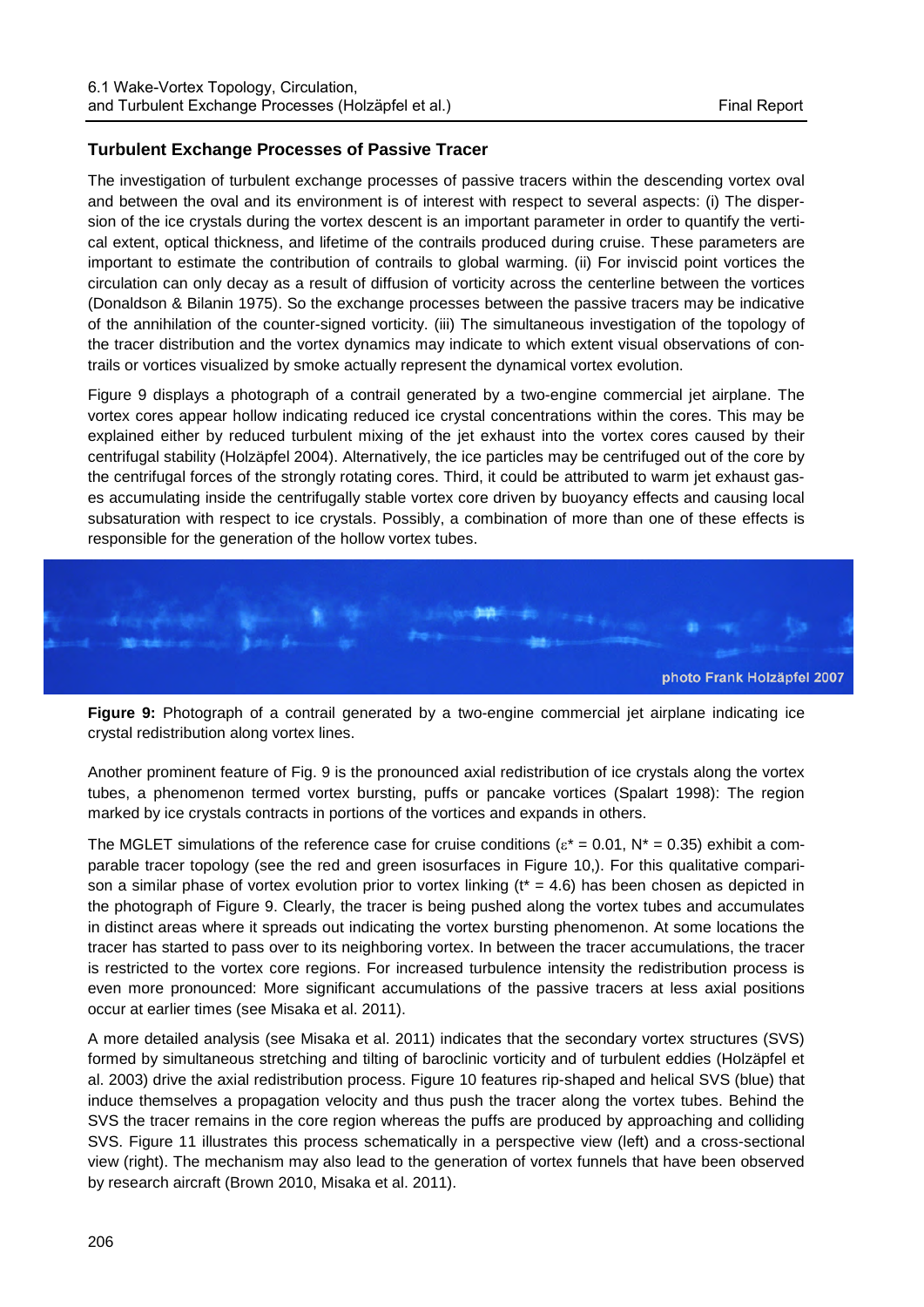

**Figure 10:** Topview of isosurfaces of vorticity magnitude ( $|\omega| = 1.2$  s<sup>-1</sup>, blue) and of passive tracer distributions (red and green) at  $t^* = 4.6$  ( $\varepsilon^* = 0.01$ ,  $N^* = 0.35$ ,  $L_t/b_0 = 0.95$ , MGLET).



**Figure 11:** Schematic of (a) local passive tracer transport by secondary vortices, (b) cross-sectional sketch inspired by Brown (2010).



**Figure 12:** Temporal evolutions of tracer concentrations in primary (solid lines) and secondary wakes (dashed lines). Tracer initialized in half oval (MGLET).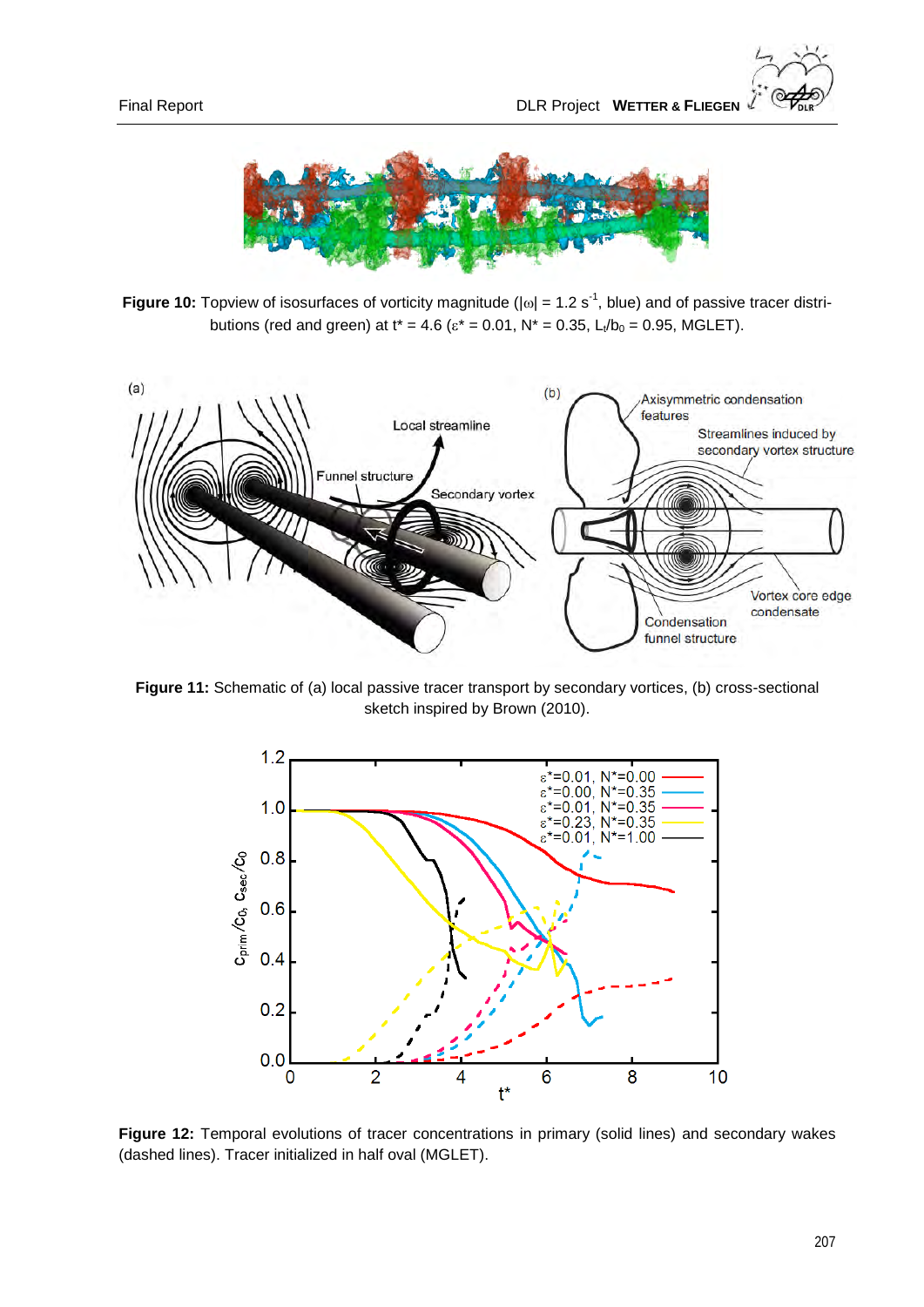Figure 12 illustrates the detrainment of the passive tracer from the primary wake (solid lines) and the corresponding tracer concentration increase in the secondary wake (dashed lines). The tracer is attributed to the primary wake when it resides within a cylindrical volume with a radius of  $b<sub>0</sub>$  centered on the identified vortex tracks. This method allows distinguishing between primary and secondary wake also for extensively deformed vortices and during the vortex-ring regime. Figure 12 shows results of the simulations where the tracer initially covered 50% of the oval cross-section.

The vortex detrainment characteristics feature striking similarities with the circulation decay characteristics (see Fig. 2). The sequence of the different cases with respect to the onset of rapid circulation decay and the onset of detrainment is the same. The times when the circulation has reached 50% of its initial value approximately coincide with the times when 50% of the tracer has been detrained. However, in several cases the primary wake may still contain approximately 40% of its initial tracer concentration when the wake has already fully decayed.

## **Conclusion**

Large eddy simulations of wake vortex evolution in various turbulent and stably stratified atmospheric environments have been conducted with two different LES codes. Passive tracers are used to investigate exchange processes between the vortex cores, the vortex oval and its environment as well as redistribution processes along the vortex tubes. A post processing method is used to identify the vortex center lines even in progressed states of vortex decay where the coherent vortex structure is getting lost. This method allows, for example, analyzing the circulation evolution of vortex rings and revealing the mechanisms of the vortex bursting phenomenon.

In contrast to the well established two-phase circulation decay characteristics, the vortex circulation estimated perpendicular to the deformed vortex core lines reveals a three-phase circulation decay sequence in weakly or neutrally stratified conditions. The initial phase of gradual decay termed "diffusion phase" is followed by a "rapid decay phase" which typically commences shortly before the vortices link. In the subsequent "ring diffusion phase" long-living vortex rings are observed with gradual vortex decay in neutrally stratified environments. It may be argued that the typical weak stable temperature stratification prevailing at cruise altitudes may prevent wake vortices from excessive descent distances reaching beyond adjacent flight levels.

We find that variations of integral turbulence length scales,  $L<sub>t</sub>$ , of the atmospheric turbulence may strongly impact vortex decay characteristics for given eddy dissipation rates, ε. With increasing turbulence length scales the circulation decay in the diffusion phase speeds up and, as a consequence, the threephase decay is more and more concealed. The responsible mechanism corresponds to the classical concept of turbulence theory stating that the energy transfer from large eddies (wake vortices) to smaller eddies (environmental turbulent flow or baroclinic vorticity) is related to the work conducted by the large eddies by stretching of the smaller eddies. It appears that the amount of environmental vorticity (turbulent eddies) controls the circulation decay in the diffusion phase. It can be anticipated that for sufficiently large turbulence length scales ( $L_t/b_0 > 1$ ) the effect of turbulence can be fully parameterized solely based on eddy dissipation rates. Conversely, this means that for  $L_t/b_0 < 1$  (for example in ground proximity) the effect of eddy dissipation is reduced and both parameters  $L_t$  and  $\varepsilon$  are necessary to parameterize vortex decay.

The evolution of the vortex topology from the initial sinusoidal deflection, the subsequent vortex linking and vortex ring formation up to the axial contraction and the lateral spreading of the vortex ring can be explained phenomenologically by mutual velocity induction. Stretching and compression of vortex segments by mutual velocity induction and, complementarily, by the propagation of pressure waves along the vortex tubes modify vortex core radii and thus radii-averaged circulation. Pressure waves generated during vortex linking become manifest in helical instabilities. Colliding pressure waves cause a temporary and local decrease of radii-averaged circulation followed by a recovery. During this collision spreading of the tracer attributed to the vortex bursting phenomenon is not observed.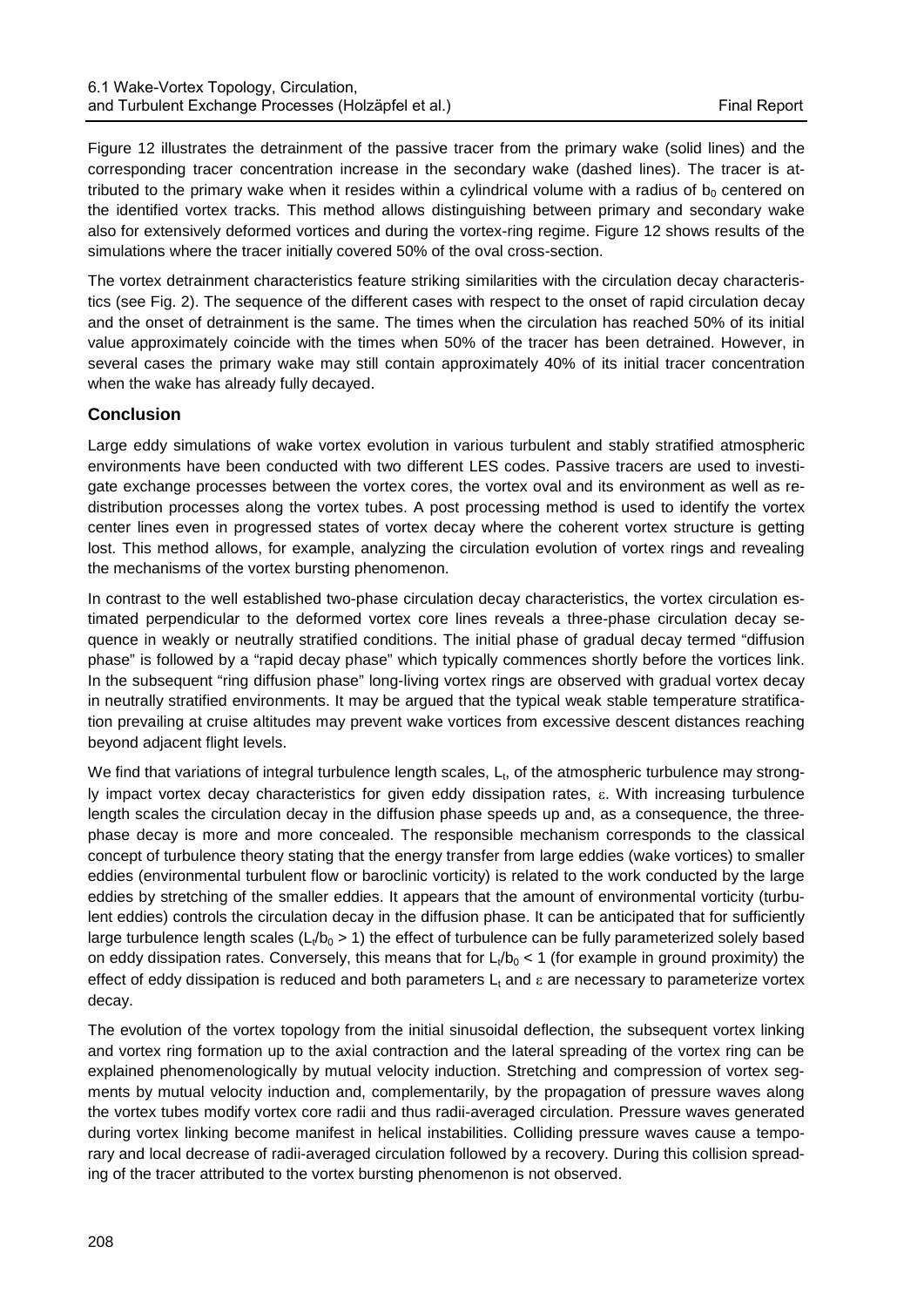

Pronounced axial redistribution of the tracer and the so-called vortex bursting phenomenon (formation of puffs or pancake vortices) is observed prior to vortex linking. It is revealed that the mechanism of vortex bursting is related to secondary vorticity structures generated from environmental turbulence or baroclinic vorticity. These ring-shaped or helical vortex structures propagate along the vortex lines thus accumulating the passive tracer ahead. Colliding secondary vortex structures lead to abrupt spreading of the tracer and thus provoke vortex bursting as it can be observed visualized by smoke or contrails. This course of events may also lead to the formation of vortex funnels.

The detrainment of passive tracer from the primary wake progresses similar as the circulation evolution. For example, the half-life periods of the tracer concentration in the primary wake and the circulation are quite close. Subsequently, the detrainment rates are reduced such that the primary wake may still contain approximately 40% of its initial tracer concentration when the wake has fully decayed. The sensitivity of detrainment rates on particular initial tracer distributions within the wake appears low.

### **Acknowledgements**

The provision of the LES code MGLET and the kind support during its modifications by Florian Schwertfirm of Kreuzinger + Manhart Turbulenz GmbH and by Michael Manhart of Technische Universität München is greatly acknowledged. The supply of computation time on the supercomputers IBM p575 system at Deutsches Klimarechenzentrum (DKRZ) and of SGI Altix 4700 system at Leibniz-Rechenzentrum (LRZ) is greatly appreciated.

### **References**

Brown A.P., "On the specification of wake vortex encounter gust-fields from flight data," AIAA Pap. 2010–7678 (2010).

Burnham, D. C., and Hallock, J. N., "Measurements of Wake Vortices Interacting with the Ground, AIAA Paper 98-0593, 1998.

Crow, S. C., and Bate, E. R., "Lifespan of Trailing Vortices in a Turbulent Atmosphere," Journal of Aircraft, Vol. 13, No. 7, 1976, pp. 476-482.

Donaldson, C. d., and Bilanin, A. J., "Vortex Wakes of Conventional Aircraft", NATO, AGARD-AG-204., 1975.

Gerz, T., Baumann, R., "Decay characteristics of single and double wake-vortex pairs in different atmospheric flow realisations", ICAS 2006, 25th International Congress of the Aeronautical Sciences, Hamburg, ICAS 2006-3.8.1., Sept. 2006, pp. 13.

Hennemann I., Holzäpfel F., "Large-eddy simulation of aircraft wake vortex deformation and topology," Proceedings of the Institution of Mechanical Engineers, Part G: Journal of Aerospace Engineering, Volume 225, Issue 12, December 2011, pp. 1336-1350, DOI: 10.1177/0954410011402257.

Hokpunna, A., and Manhart, M., "Compact Fourth-order finite volume method for numerical solutions of Navier-Stokes Equations on Staggered grids," Journal of Computational Physics, accepted for publ. 2010, doi: 10.1016/j.jcp.2010.05.042.

Holzäpfel F., Gerz, T., and Baumann R., "The turbulent decay of trailing vortex pairs in stably stratified environments," Aerospace Science and Technology, Vol. 5, No. 2, 2001, pp. 95-108.

Holzäpfel, F., Hofbauer, T., Darracq, D., Moet, H., Garnier, F., Ferreira Gago, C., "Analysis of wake vortex decay mechanisms in the atmosphere," Aerospace Science and Technology, Vol. 7, 2003, pp. 263-275.

Holzäpfel, F., "Adjustment of Subgrid-Scale Parametrizations to Strong Streamline Curvature," AIAA Journal, Vol. 42, 2004, pp. 1369-1377.

Holzäpfel, F., and Steen, M., "Aircraft Wake-Vortex Evolution in Ground Proximity: Analysis and Parameterization, AIAA Journal, Vol. 45, No. 1, 2007, pp. 218-227.

Holzäpfel F., Misaka T., Hennemann I., "Wake-Vortex Topology, Circulation, and Turbulent Exchange Processes, "AIAA Paper 2010-7992, AIAA Atmospheric and Space Environments Conference, 2-5 August 2010, Toronto, Ontario, Canada, 16 pages.

Kaltenbach, H.-J., Gerz, T., and Schumann, U., "Large-eddy simulation of homogeneous turbulence and diffusion in stably stratified shear flow," Journal of Fluid Mechanics, Vol. 280, 1994, pp. 1-40.

Manhart, M., "A Zonal Grid Algorithm for DNS of Turbulent Boundary Layers," Computer & Fluids, Vol.33, 2001, pp. 435-461.

Meneveau, C., Lund, T. S. and Cabot, W. H., "A Lagrangian Dynamic Subgrid-scale Model of Turbulence," Journal of Fluid Mechanics, Vol. 319, 1996, pp. 353–385.

Misaka T., Holzäpfel F., Gerz T., Manhart M., Schwertfirm F., "Vortex bursting and tracer transport of a counter-rotating vortex pair," Physics of Fluids, accepted Dec. 2011.

Moet, H., Laporte, F, Chevalier, G., and Poinsot, T., "Wave propagation in vortices and vortex bursting," Physics of Fluids, Vol. 17, 2005, pp. 054109-1 - 054109-15.